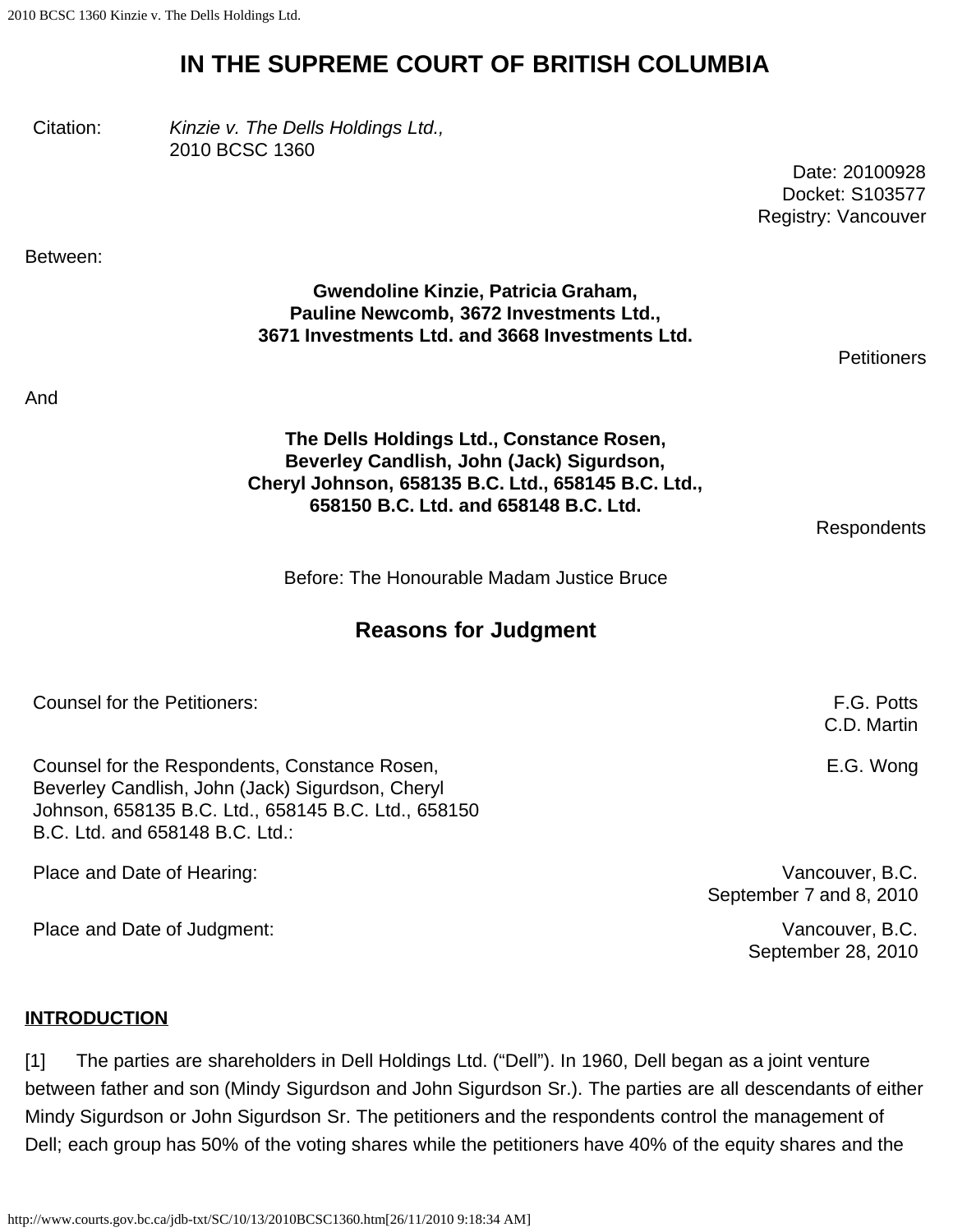respondents have 60% of the equity shares. Dell has two directors: Cal Rosen, who is the husband of a respondent, and Michael Kinzie, who is the son of a petitioner. Mr. Kinzie is also the interim manager of the shopping centre. Mr. Rosen has generally represented the respondents in all corporate matters and Mr. Kinzie has generally represented the petitioners.

[2] The sole asset of Dell is a shopping centre located in Surrey, BC. Dell leases space to retail tenants and its income is derived entirely from the rents collected pursuant to the various lease agreements. Since 2007, the respondents and the petitioners have been unable to agree on significant issues affecting both current and future operations of the shopping centre. The most significant and intractable issue involves the potential sale of the shopping centre for redevelopment.

[3] The disputes between these two groups of shareholders have led to a breakdown in their business and personal relationships; there is clearly distrust and a lack of confidence in each side's ability to manage the business and make appropriate decisions in regard to the operation of the shopping centre. The parties agree there is a deadlock as between the two groups of shareholders in regard to Dell's management and that the company's constitution and by-laws do not provide a mechanism for resolving the deadlock. No one has taken responsibility for the deadlock; each side points to the other as the cause of the breakdown in the relationship.

[4] Since 2007, there have been ongoing attempts to sell the shopping centre; however, due to the breakdown in the business relationship among the controlling shareholders, the parties have been unable to present a common front to prospective outside purchasers. The parties have also entertained a share purchase arrangement whereby the petitioners would buy out the respondents' shares at a price reflective of the fair market value, taking into account the different tax consequences of a share transfer versus an asset purchase. The parties' negotiations essentially broke down over a disagreement concerning the method of calculating the taxes payable on a share transfer and the appropriate monetary adjustments to the purchase price based on an asset sale.

[5] While the petitioners have not been opposed to a sale of the shopping centre to an outside party, they have disagreed with the respondents' insistence that any new leases contain a demolition clause. The respondents believe that without a demolition clause, developers would be discouraged from purchasing the shopping centre due to the substantial payouts necessary to end a tenant's lease. Most recently, this difference of opinion led to a conflict between the two opposing shareholder groups during negotiations with Loblaws, a grocery chain that sought to take over a space currently occupied by Value Village.

[6] The conflicts between the parties in respect of the future of the shopping centre led to this application by the petitioners for relief under ss. 324, 223 and 227(3) of the *Business Corporations Act*, S.B.C. 2002, c. 57 ["*Act*"]. Essentially, the petitioners seek a declaration that it is just and equitable to wind up Dell due to the shareholder and director deadlock and further, that instead of liquidating the company's business, the court should exercise its jurisdiction to order the respondents to sell their shares to the petitioners on stipulated terms. The petitioners also seek an interim order permitting them to manage the shopping centre pending completion of the share transfer or a valuation of the shares if this is determined to be necessary.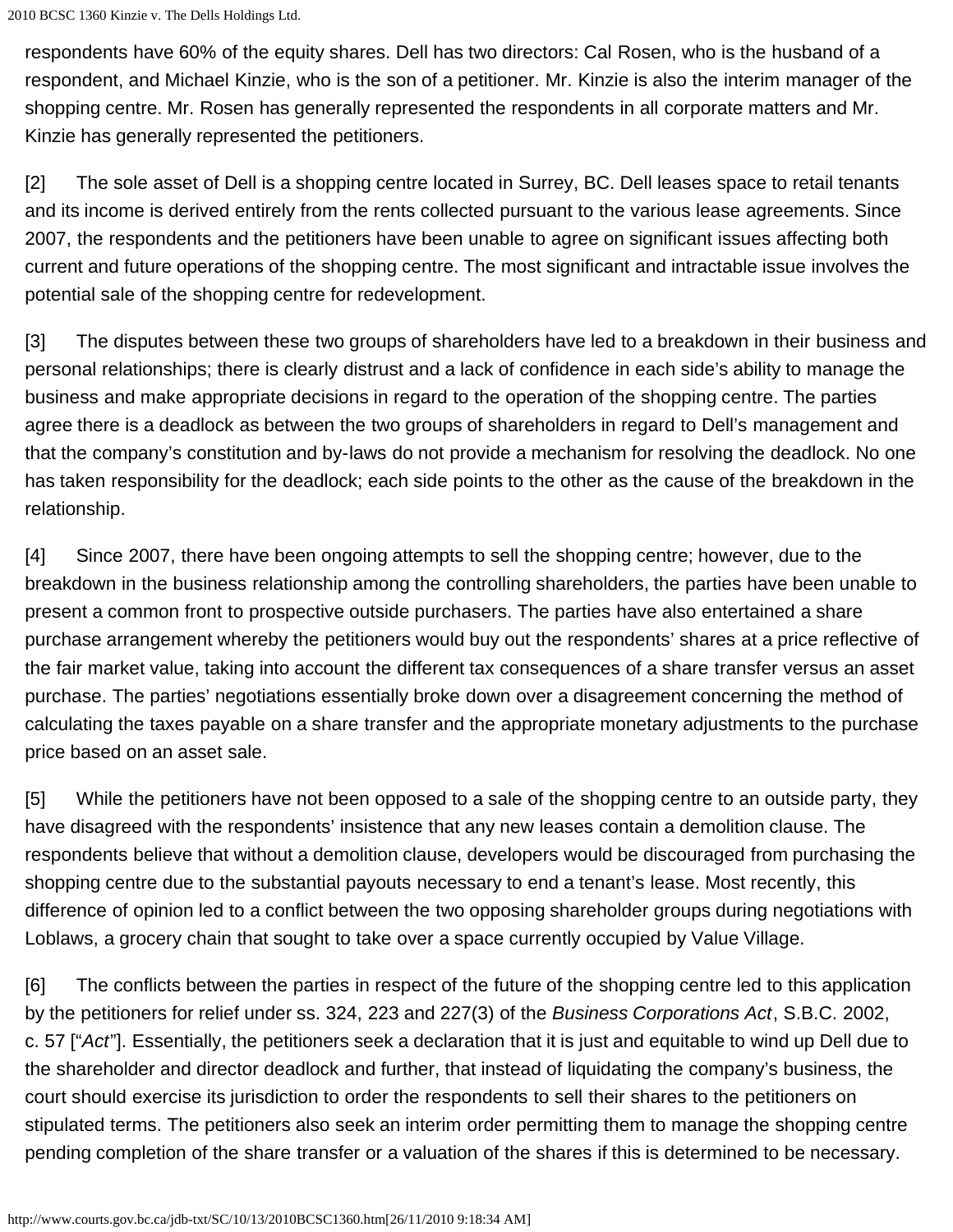[7] The respondents do not oppose a declaration under s. 324 of the *Act* that it is just and equitable to liquidate Dell; however, the respondents argue the more preferable course of action is to sell the shopping centre on the market and permit each party to bid in the sale. Alternatively, the respondents argue the court should order a "shot gun" sale where each party is compelled to purchase or sell at the offered price. In the further alternative, the respondents argue that if they are ordered to sell their shares to the petitioners, the court must determine the fair market value of the shopping centre at a trial, based on *viva voce* evidence or, at the very least, provide the respondents with a further opportunity to lead evidence in response to the appraisal obtained by the petitioners shortly before the commencement of this summary proceeding. Finally, the respondents argue they should be given interim authority to manage the shopping centre pending a sale of the shares or a sale of the assets or, alternatively, a professional manager should be appointed during this interim period.

# **ISSUES**

[8] The petitioners' application raises the following issues:

- 1. Does the court have jurisdiction under ss. 324 and 227 of the *Business Corporations Act* to address the dispute between the parties?
- 2. Is a summary trial procedure appropriate to resolve the issues in dispute?
- 3. What remedy should be granted to resolve the parties' deadlock?

## **DISCUSSION**

**1***.* **Does the court have jurisdiction under ss. 324 and 227 of the Business Corporations Act to address the dispute between the parties?**

[9] The petitioners apply for relief under s. 324 of the *Act* as neither party alleges that the others' conduct has been unfairly prejudicial or oppressive as defined by s. 227(2) of the *Act*, which sets out the basis for an oppression action. Nevertheless, the court has jurisdiction under s. 227(3) of the *Act* to grant the same remedies available in an oppression action if it is satisfied that a winding up of the company is just and equitable and neither party seeks a corporate liquidation: *S.G. & S. Investments (1972) Ltd. v. Golden Boy Foods Inc.* (1991), 81 D.L.R. (4th) 649, 56 B.C.L.R. (2d) 273 (C.A.) at para. 31, citing the former s. 224(2) [*S.G. & S. Investments* cited to B.C.L.R.].

[10] The threshold issue is whether it is just and equitable to wind up the company under s. 324 of the *Act*. In my view, the deadlock between the two shareholder groups in Dell constitutes a classic situation in which the court would make an order under s. 324 of the *Act*. In *Palmieri v. A.C. Paving Co.* (1999), 48 B.L.R. (2d) 130, [1999] B.C.J. No. 1648 (S.C.) [cited to QL], Levine J. (as she then was) described some of the circumstances that would normally lead to a finding that it was just and equitable to wind up a company because of a deadlock at para. 28:

... there are no other effective and appropriate remedies; there is an equal split or nearly equal split of shares and control; there is a serious and persistent disagreement as to some important questions respecting the management or functioning of the corporation; there is a resulting deadlock; and the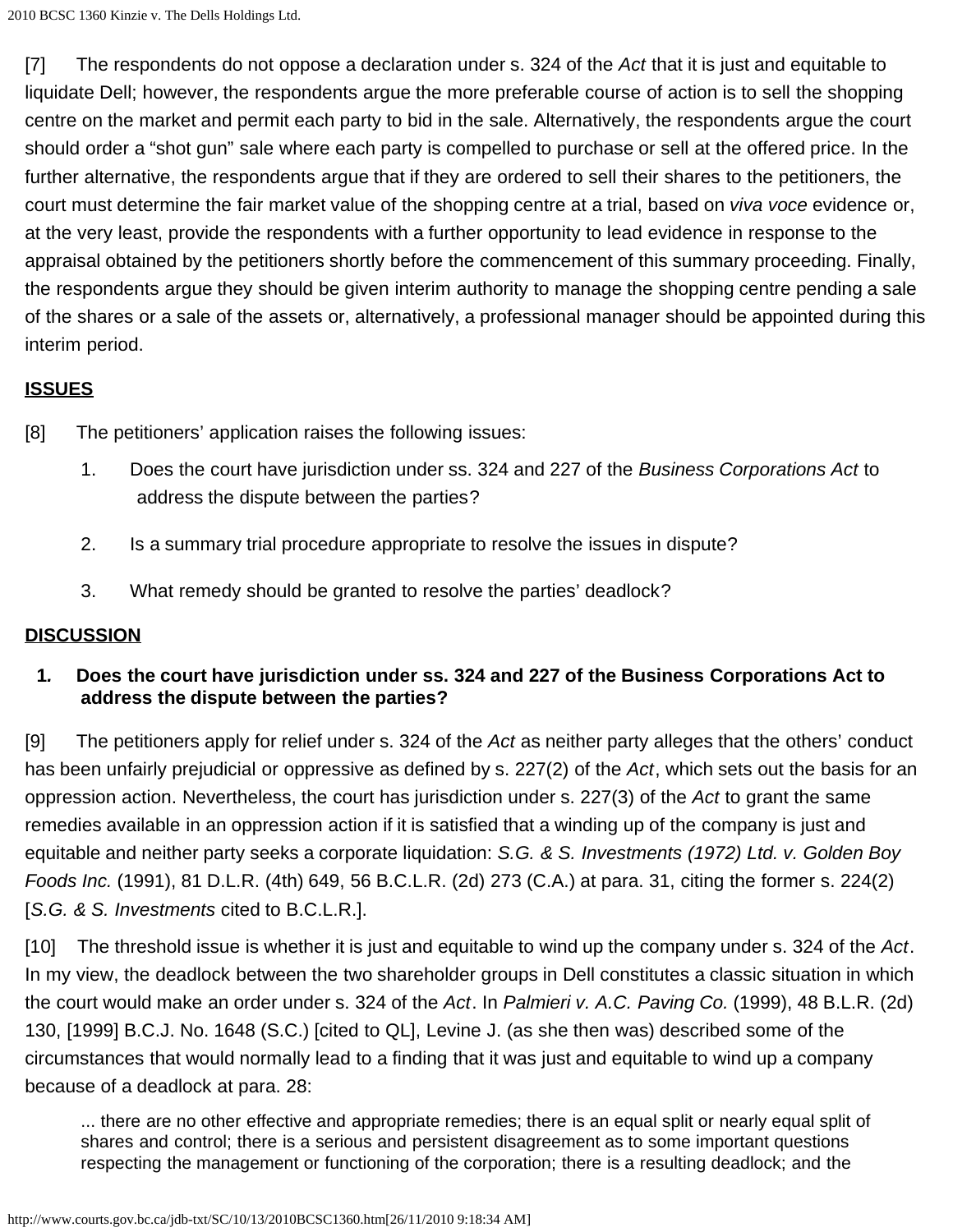deadlock paralyzes and seriously interferes with the normal operations of the corporation.

[11] The above quote aptly describes the circumstances in the case at hand. All the factors outlined by Levine J. presently exist on the facts, paralyzing the proper management of Dell's business affairs. Accordingly, I find it is just and equitable to order Dell be liquidated and dissolved.

## **2. Is a summary trial procedure appropriate to resolve the issues in dispute?**

[12] The respondents argue that if the court decides to order a buyout of their shares at a fixed price, then the issue concerning the value of the shopping centre should be referred to the trial list to enable them to lead evidence on this disputed question. The petitioners argue that an application under s. 324 of the *Act* is a summary procedure designed to ensure a quick and inexpensive resolution of the dispute. Further, the petitioners argue that the court may resolve disputed facts in a summary trial procedure based on evidence led in the affidavit material. The petitioners rely upon *Whistler Service Park Ltd. v. Glacier Creek Development Corp.*, 2005 CarswellBC 2271, aff'd 2005 BCCA 472, 9 B.L.R. (4th) 171 [*Whistler Service Park Ltd.* cited to WL Can].

[13] I agree with the petitioners that s. 324 and s. 227 of the *Act* contemplate a summary procedure to provide the parties with a timely and inexpensive resolution to their dispute. Merely because some of the facts are in dispute is not a ground for referring the matter to the trial list.

[14] This issue was addressed by Kelleher J. in *Whistler Service Park Ltd.* at paras. 34 to 39. At paras. 35 to 36, Kelleher J. cites with approval the following passages from *Buckley v. B.C.T.F.* (1992), 70 B.C.L.R. (2d) 210 (S.C.); and *Gaylor v. Galiano Trading Co.*, [1996] B.C.J. No. 2004 (S.C. [In Chambers]):

[35] In *Buckley v. B.C.T.F.* (1992), 70 B.C.L.R. (2d) 210 (B.C.S.C.), Mr Justice Hood observed:

Section 224 gives the court a very wide discretion in the protection of individual shareholders or members. With a view to bringing to an end, or remedying the matters complained of, the court may make the order it considers appropriate. The section creates a cause of action in the member and s. 227 stipulates how that cause is to be resolved, that is, in a summary way; and it seems to me that the sections must contemplate that in resolving the cause in the summary way some disputed facts will have to be resolved.

[36] In *Gaylor v. Galiano Trading Co.,* [1996] B.C.J. No. 2004 (B.C.S.C.) [In Chambers], Mr. Justice Bauman reached a similar conclusion at paras. 14 to 16:

[14] In the result in *Buckley*, Hood J. dismissed the application under 52(11)(d) holding that the petitioner should be entitled to a proceeding in a summary way unless the respondent can clearly show the hearing judge that a full trial was necessary.

[15] I believe a similar approach is appropriate in the case at bar.

[16] Delay to the petitioner is prejudicial and in that light he should not be denied his *prima facie* right to a disposition on the matters herein by way of a summary proceeding. Difficulties with this approach may arise before the hearing judge, and he or she enjoys a number of alternatives by which to address the problem, other than by ordering a full trial of the proceeding.

[15] In the case at hand, there are no issues of credibility to resolve. While the parties blame each other for the deadlock, neither side alleges the misconduct of the other party amounts to oppression or unfairness.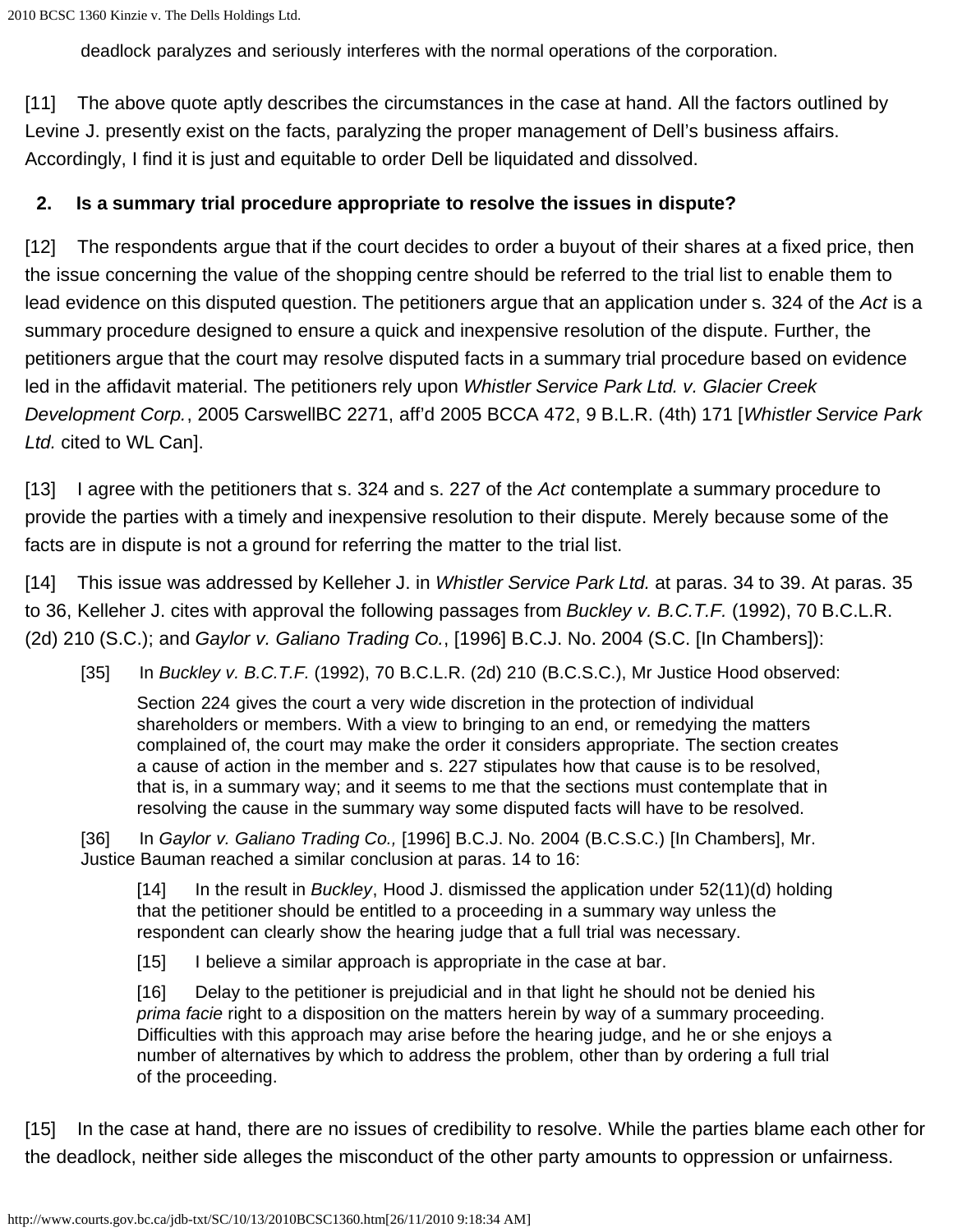Further, if the court finds it necessary to establish the fair market value of the shopping centre, this determination can be made without a full trial of the proceeding. It is permissible for the court to draw the proper inferences from the evidence led in this summary proceeding in order to establish a value for the property.

# **3. What remedy should be granted to resolve the parties' deadlock?**

[16] Since neither party desires a winding up of the company, the question is what alternative remedy, pursuant to s. 227(3) of the *Act*, is appropriate in all of the circumstances. Pursuant to s. 227(3) of the *Act*, the court has a broad discretion to craft a remedy that is particularly suited to the circumstances of each case. The overarching legislative purpose, however, is to provide a remedy that brings the parties' conflict to an end. As Southin J.A. says in *S.G. & S. Investments* at paras. 31-32:

[31] The words of s.  $224(2)(c)$  [now s.  $227(3)(h)$ ] may mean "requiring A to purchase from B" or they may mean "giving A the opportunity to purchase from B." In my view, the answer as to which it is is to be found in the context. Section 224 is the oppression section. It contemplates a finding that one shareholder has oppressed the other. The purpose of the power given by subs. (2)(c) is to enable the court to *require* one shareholder or the other to buy out the other and thus bring to an end the oppression.

[32] If something is to be done "with a view to bringing to an end or to remedying the matters complained of" it must be something which will, if carried out, have that effect. An order that A offer to sell but which does not require B to buy cannot be said to have the view of bringing to an end the matters complained of. It may have that result only in B chooses to buy.

[17] The petitioners argue that the conflict between the parties may be resolved by an order that the respondents sell their shares to them at fair market value, less appropriate adjustments. The petitioners argue that the respondents were willing to sell their shares for a price equal to an asset sale for \$15,250,000. Relying on the calculations provided by Dell's accountants, BDO Canada, in a memorandum dated February 1, 2010, the petitioners maintain the corresponding price for a sale of the shares is \$6,900,000. The petitioners have obtained financing for a purchase of the shares at this price subject to negotiating a lease with Loblaws on acceptable terms. The petitioners argue that a sale on the market would net Dell a substantially smaller sum in light of the June 28, 2010 appraisal of the shopping centre by Carmichael Wilson Property Consultants Ltd. at \$13,710,000 ("Appraisal"). Lastly, the petitioners argue that the respondents have never expressed an interest in purchasing their shares in Dell or in maintaining ownership in some capacity. Since at least 2007, the respondents have worked towards a sale of the shopping centre to a third party for redevelopment.

[18] The respondents argue that while they may have accepted the price proposed by the petitioners, in principal, during negotiations for the sale of the shares, there was fundamentally no agreement reached whereby the respondents became obligated to sell their shares for a price equivalent to an asset sale price of \$15,250,000. Further, the respondents argue that the negotiations between the parties broke down over a disagreement as to the value of a share sale necessary to net them with the same amount as they would receive in an asset sale based on a price of \$15,250,000. Specifically, the respondents rely upon Mr. Rosen's calculations of the tax adjustments necessary to arrive at the sale share price as supporting their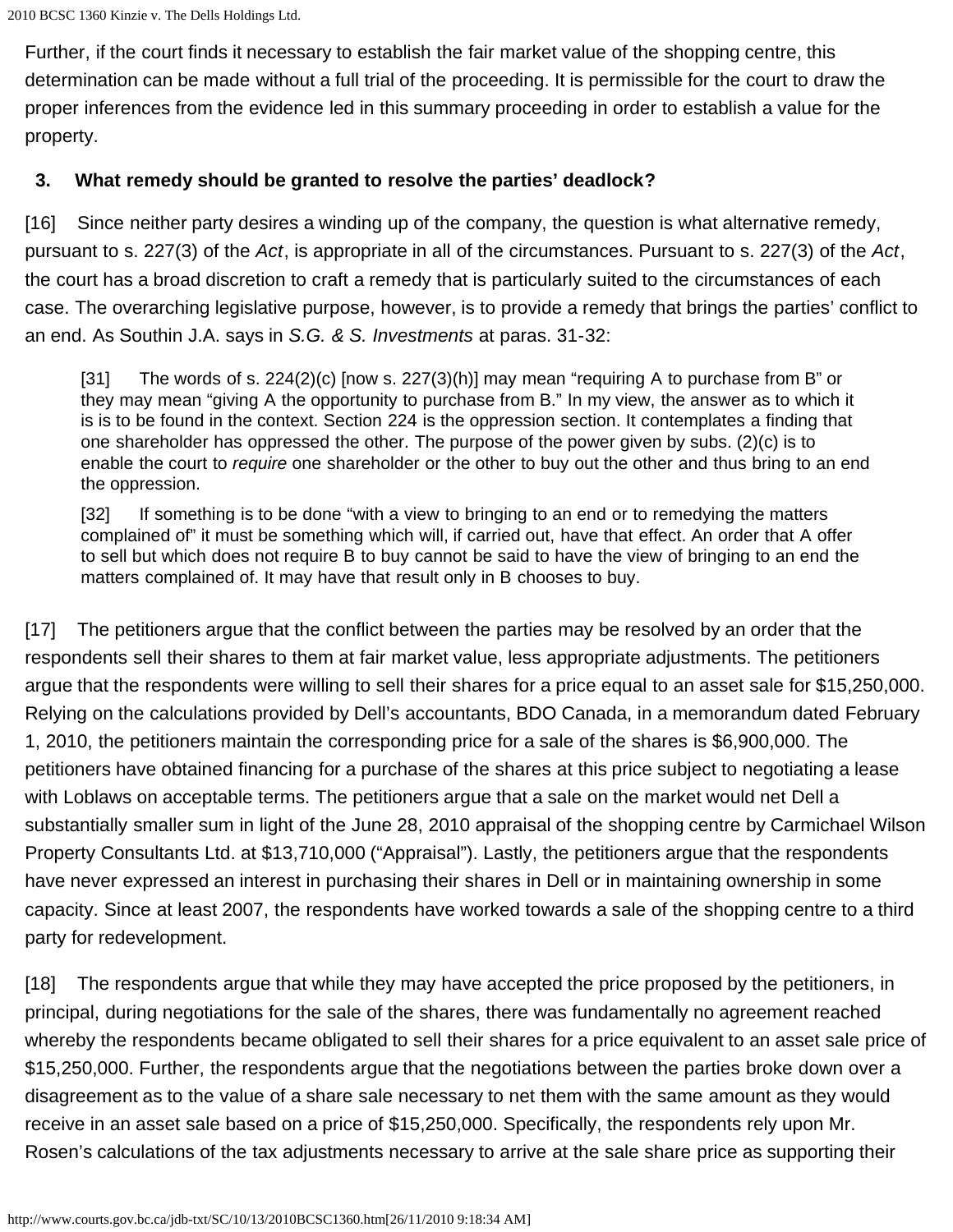position that the price was actually considerably higher than estimated by the petitioners. The estimate provided by the respondents is \$8,749,200.

[19] Because the petitioners failed to serve the respondents with BDO's calculations of the share price equivalent prior to the hearing of this application, I permitted the respondents to file reply evidence to the BDO report. In this regard, the respondents filed a report by Kenneth Chong who is a Chartered Accountant with Dale Matheson Carr-Hilton Labonete LLP. Mr. Chong's report dated September 13, 2010, indicates that the equivalent share price has a range of \$8,302,180 at the low end and \$8,590,321 at the high end. In reply to Mr. Chong's report, the petitioners filed a report dated September 16, 2010 by Rick Jagpal, who is a Chartered Accountant with Wolrige Mahon. Mr. Jagpal's report indicates the equivalent sale price of the shares is \$6,729,068.

[20] The respondents argue it is inequitable to order that they sell their shares to the petitioners at a price fixed by the court when there is no consensus as to the value of the shares or the value of Dell's only asset. In this regard, the respondents maintain they did not have time to obtain an appraisal in response to the Appraisal obtained by the petitioners having been served on August 25, 2010. The respondents also point to inadequacies in the petitioners' Appraisal, including the small number of comparables and the use of a 1.0 density ratio when the Surrey City Plan permits a 3.5 density ratio. To ensure the parties receive fair market value for the shopping centre, the respondents argue it should be sold on the market.

[21] Lastly, and in the alternative, the respondents argue that they are equally interested in acquiring the petitioners' shares. In these circumstances, it is argued, the only proper order is a "shot gun" sale whereby each party is forced to propose a price that reflects true market value. In the interim, it is inappropriate to permit the petitioners to manage the shopping centre because they are clearly not interested in the best interests of the shareholders over the long term.

[22] As an alternative to liquidating Dell, the court has a number of options. First, the court may order that the shopping centre be sold on the market to ensure that the price obtained reflects the true market value. Second, the court may order that the petitioners purchase the respondents' shares at a price fixed by the court, which reflects current market value. Third, the court may order a "shot gun" sale where one party makes an offer to sell their shares to the other party at a fixed price. If the other party refuses to buy at that price, then the first party must purchase the other party's shares at the same price. Finally, the court could order a combination of these alternatives. I will address each of these options in order.

[23] On the one hand, a sale of Dell's only asset on the open market has the advantage of ensuring the parties receive its current fair market value. Where the parties dispute the value of the property, and there is evidence that the real estate market is quite volatile, thereby making a determination of value by the court more difficult, this is a particularly attractive option. On the other hand, a market sale requires the parties to incur the additional expenses that would not be incurred if one party bought out the other's interest in the company. For example, there would be a cost associated with marketing the shopping centre; real estate commissions would be incurred; and a third party purchaser may require Dell to buy out some of the leases, if redevelopment was the ultimate objective, as a condition of the sale. Thus, where one or more of the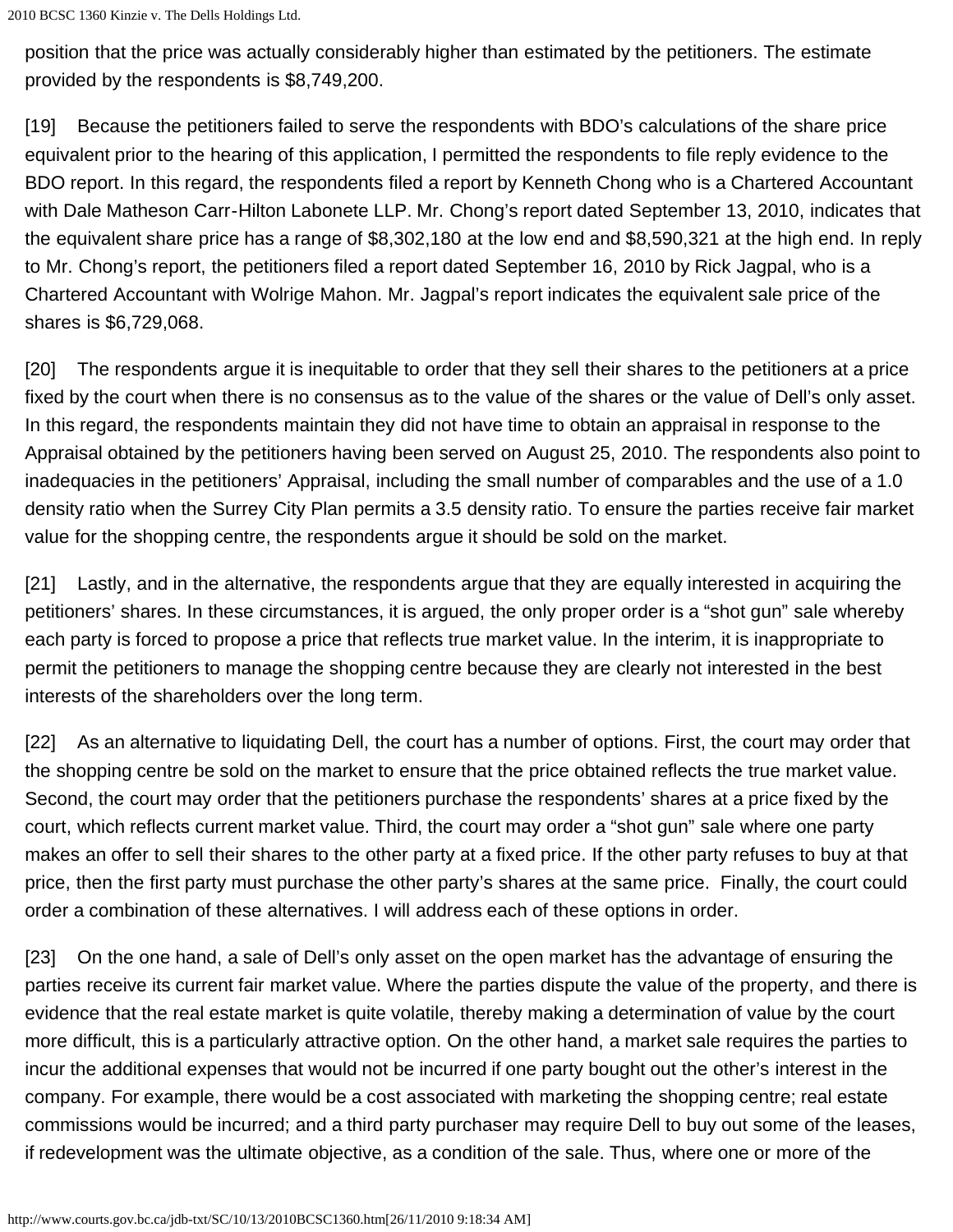parties expresses a desire to purchase the other's interest in the property, this is a far more cost effective means of resolving their dispute. Marketing of the shopping centre will also require some level of cooperation between the parties to fix a listing price, to develop a marketing plan, and to appoint a real estate agent. The past history of the parties' attempts to market the shopping centre clearly indicates that they are unable to cooperate sufficiently to make the necessary decisions regarding the sale of the property. Consequently, if the court orders a market sale, additional court applications will likely be necessary to resolve disputes as they arise.

[24] An order that the respondents sell their shares in Dell to the petitioners avoids the additional costs associated with a market sale. Nor will it be necessary for the parties to work together cooperatively in order to carry out the court's order. However, the court must determine the fair market value of the respondents' shares in Dell in order to fix the price to be paid by the petitioners. The parties dispute the fair market value of the shopping centre. The parties disagree about the method of establishing an equivalency between the gross sale price in an asset sale and the net purchase price based on a share sale. There is over \$2 million separating the parties on this issue. The new reports filed by both parties merely confirm the considerable and entrenched dispute about this question. There is also evidence that the commercial real estate market is in flux such that it may be difficult to fix a fair market value for the property. In these circumstances, the court should be reluctant to substitute its decision for the fair market value of the shopping centre in preference to a sale on the open market. Lastly, the respondents maintain they have an interest in acquiring the petitioners' shares in Dell and thus a one sided purchase is contrary to their rights as majority equity shareholders.

[25] A shot gun sale combines the advantages of a market sale with the advantages of buyout by one of the parties. The parties avoid the costs associated with a market sale and are not required to cooperate with respect to the sale to a third party. In addition, the parties are not saddled with a determination of value by the court in circumstances where there is a volatile real estate market. In a shot gun sale, each party has an incentive to make their offer as close to market value as possible. If the offer is too low, it will be readily accepted at an obvious loss to the offeror, and if the offer is too high, the offeror may be forced to pay that price in the event the offeree refuses to accept the offer. The shot gun sale also respects the ownership rights of both parties by giving them an equal opportunity to acquire the other's interest in the business. In addition, both parties in this case are equally familiar with the business and thus equally able to assess its fair market value. The only downside to such an order is that one or both parties may be unable to secure the financing necessary to support their offers within the timeframe fixed by the court.

[26] Lastly, a combination of the above options may involve a shot gun sale with a market sale directed by the court if the buyout does not complete for whatever reason.

[27] After considering these options, I find the most appropriate remedy in the circumstances is to order a "shot gun" sale with a market sale to follow if the purchasing party is unable to obtain financing. Both parties have a desire to acquire ownership of the other's interest in Dell, regardless of whether their motive is to continue operating the shopping centre in the long term or to sell it to a developer at the optimum time. Because the conduct of the parties does not constitute oppression or unfairness within the meaning of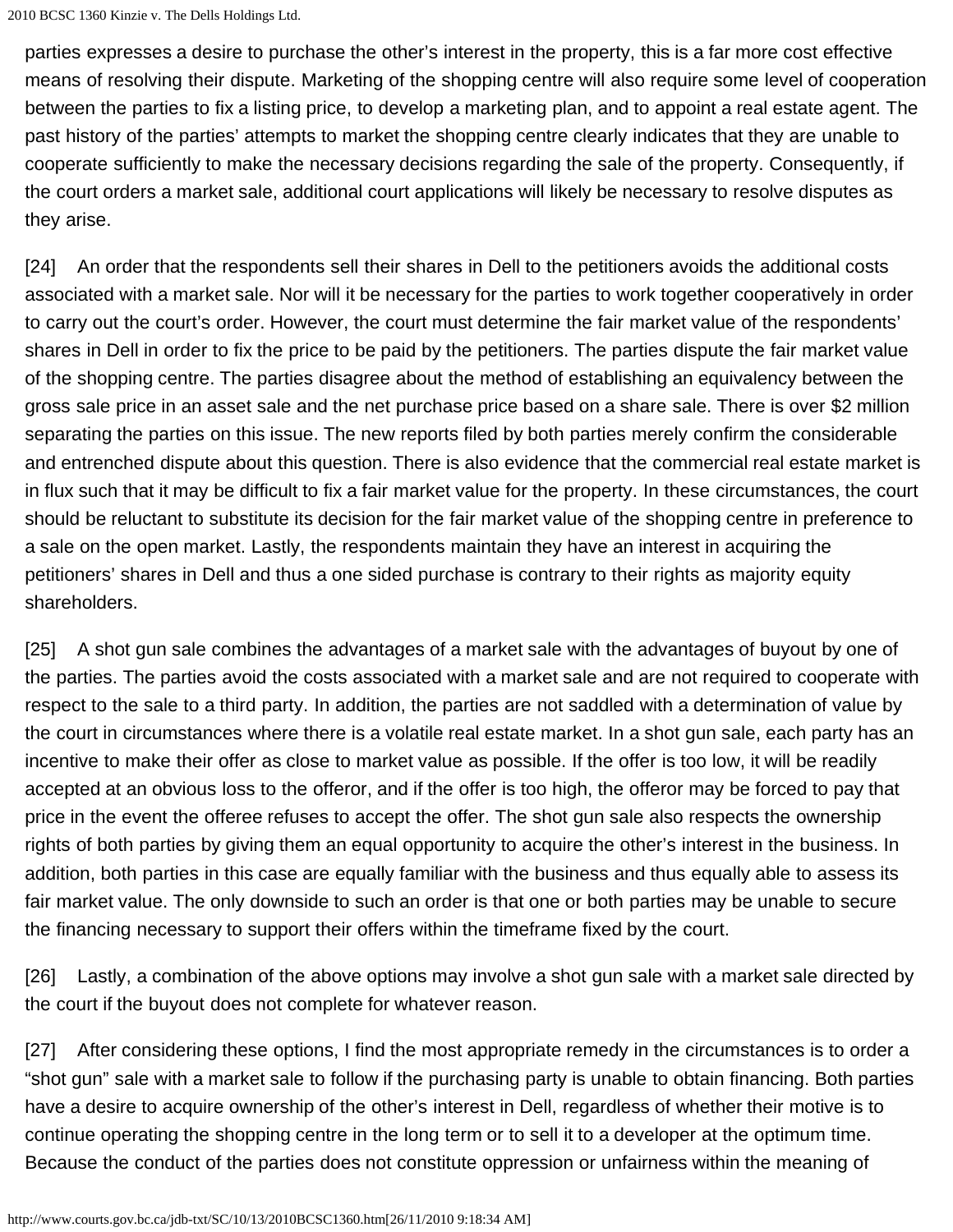s. 227(2) of the *Act*, it is not appropriate to exclude the respondents from an opportunity to buy out the petitioners due to any wrongdoing on their part. Moreover, an equal right to participate in the buyout is in keeping with the respondents' 60% equity ownership in Dell.

[28] Although the court could fix a sale price at \$13,710,000 based on the Appraisal tendered by the petitioners, the fluctuating market conditions cause some significant concerns with respect to its reliability. The authors of the Appraisal clearly identify a volatile real estate market in the Lower Mainland by noting a collapse and a downturn in 2008, a recovery in the residential real estate market in mid-2009 until early 2010, and a softening of the market again in mid-2010 (at 31).

[29] At p. 38 of the Appraisal, the authors underline the uncertainty of the market as a factor affecting their evaluation:

There is considerable uncertainty as to the direction of all real estate markets in the Greater Vancouver and Fraser Valley area. Recent discussions with realtors and other market participants have indicated that a lack of financing has impacted potential sales of commercial, residential and industrial land sites.

[30] It is also important to consider that the respondents received unsolicited offers to purchase the shopping centre in 2008 and early 2009 for prices ranging from a low of \$14,000,000 to a high of \$20,000,000. Significantly, these offers were received during the severe economic downturn, which had a substantial adverse effect on the commercial and residential real estate markets in the Lower Mainland. Most recently, the respondents have entertained a third party offer for \$15,250,000. These offers also tend to support the respondents' position that the appraisal tendered by the petitioners is not an accurate reflection of the property's fair market value.

[31] In a "shot gun" sale, the court must determine the party who will make the first offer. Normally, the party who is in the best position to assess the value of the business and determine the fair market value is ordered to make the initial offer: *Whistler Service Park Ltd.* at paras. 43-45. In the case at bar, both parties are equally capable of ascertaining the fair market value of the shopping centre. Each group of shareholders is involved in the day to day operations of the business through their representative on the board of directors. Neither party lacks the expertise to fix a fair price.

[32] In these circumstances, I find it is appropriate to designate the respondents as the initial offering party because it is apparent that the parties had such a buyout as their dominant motivation in the months preceding this application. For several months the parties have been negotiating with a view to concluding a buyout of the respondents' shares by the petitioners. The deadlock in their negotiations was due to a dispute over the calculation of the price to be paid for the shares. There is also at least some evidence that the petitioners have arranged for the financing necessary to buy out the respondents.

[33] Accordingly, I order that the respondents must offer to sell their shares to the petitioners within 21 days of the date of this order. The petitioners will have 21 days to accept the offer. If the petitioners do not accept the offer, the petitioners must sell their shares to the respondents, and the respondents must buy those shares for the same price as the respondents' offered to sell their shares. The price must be paid in full